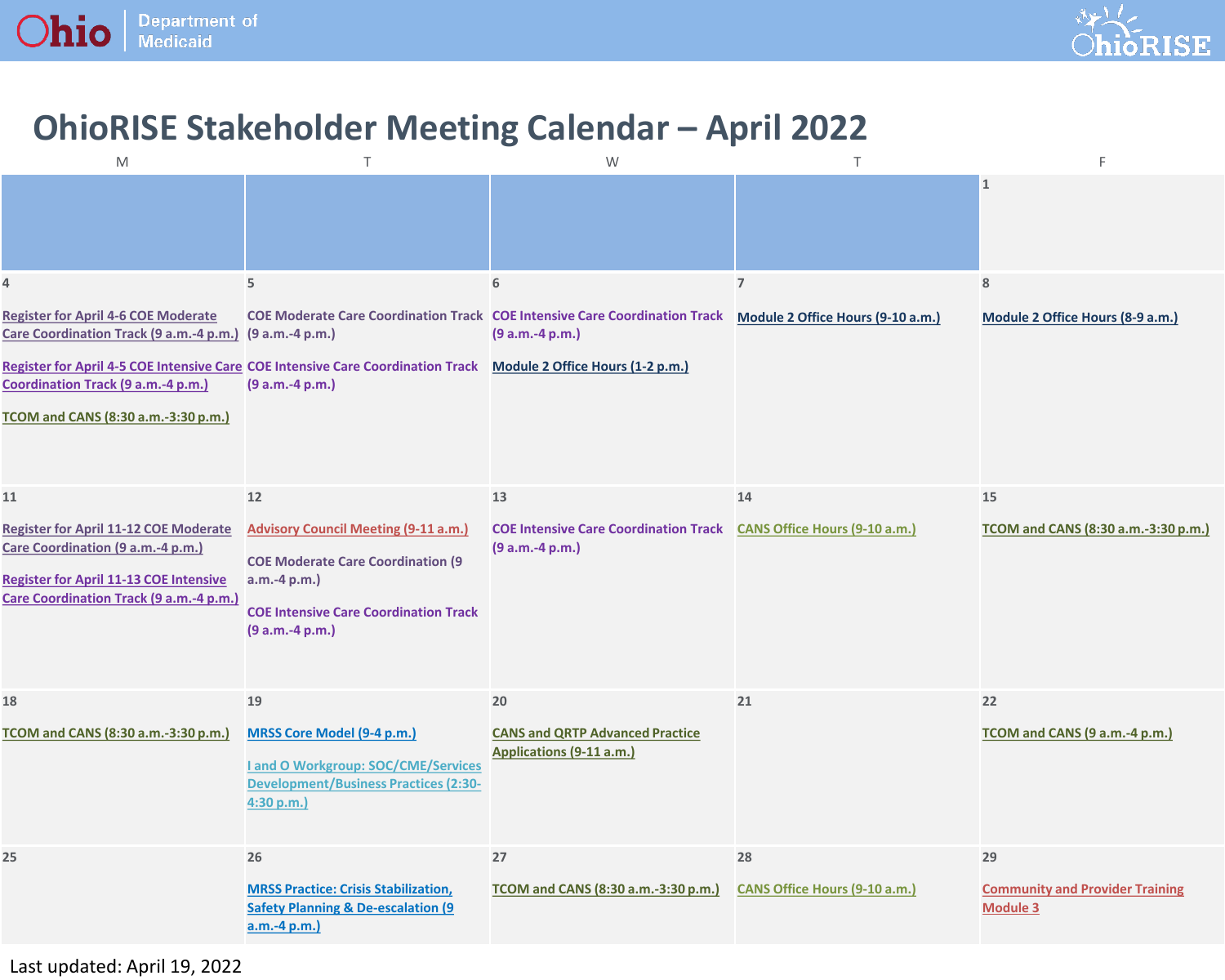



## **OhioRISE Stakeholder Meeting Calendar – May 2022**

| M                                                              | $\top$                                                                                                                                                                                                                         | W                                                                                                                                                                                                           | $\top$                              | F                                         |
|----------------------------------------------------------------|--------------------------------------------------------------------------------------------------------------------------------------------------------------------------------------------------------------------------------|-------------------------------------------------------------------------------------------------------------------------------------------------------------------------------------------------------------|-------------------------------------|-------------------------------------------|
| $\overline{\mathbf{2}}$<br>TCOM and CANS (8:30 a.m.-3:30 p.m.) | $\mathbf{3}$<br><b>Register for May 3-4 COE Moderate</b><br>Care Coordination (9 a.m.-4 p.m.)<br>Register for May 3-5 COE Intensive Care COE Intensive Care Coordination Track<br>Coordination Track (9 a.m.-4 p.m.)           | 4<br><b>COE Moderate Care Coordination Track COE Intensive Care Coordination Track</b><br>$(9 a.m.-4 p.m.)$<br>(9 a.m.-4 p.m.)                                                                              | 5<br>$(9 a.m.-4 p.m.)$              | 6                                         |
| 9                                                              | 10<br><b>Advisory Council Meeting (9-11 a.m.)</b><br><b>Register for May 10-11 COE Moderate</b><br>Care Coordination (9 a.m.-4 p.m.)<br><b>Register for May 10-12 COE Intensive</b><br>Care Coordination Track (9 a.m.-4 p.m.) | 11<br><b>COE Moderate Care Coordination Track COE Intensive Care Coordination Track</b><br>(9 a.m.-4 p.m.)<br><b>COE Intensive Care Coordination Track CANS Office Hours (9-10 a.m.)</b><br>(9 a.m.-4 p.m.) | 12<br>(9 a.m.-4 p.m.)               | 13<br>TCOM and CANS (8:30 a.m.-3:30 p.m.) |
| 16<br>TCOM and CANS (8:30 a.m.-3:30 p.m.)                      | 17                                                                                                                                                                                                                             | 18<br>TCOM and CANS (8:30 a.m.-3:30 p.m.)                                                                                                                                                                   | 19                                  | 20<br>TCOM and CANS (8:30 a.m.-3:30 p.m.) |
| 23<br>TCOM and CANS (8:30 a.m.-3:30 p.m.)                      | 24                                                                                                                                                                                                                             | 25<br>TCOM and CANS (9 a.m.-4 p.m.)                                                                                                                                                                         | 26<br>CANS Office Hours (9-10 a.m.) | 27                                        |
| 30                                                             | 31<br>I and O Workgroup: SOC/CME/Services<br><b>Development/Outreach and</b><br><b>Engagement</b><br><i>*Tentative</i>                                                                                                         |                                                                                                                                                                                                             |                                     |                                           |

Last updated: April 19, 2022